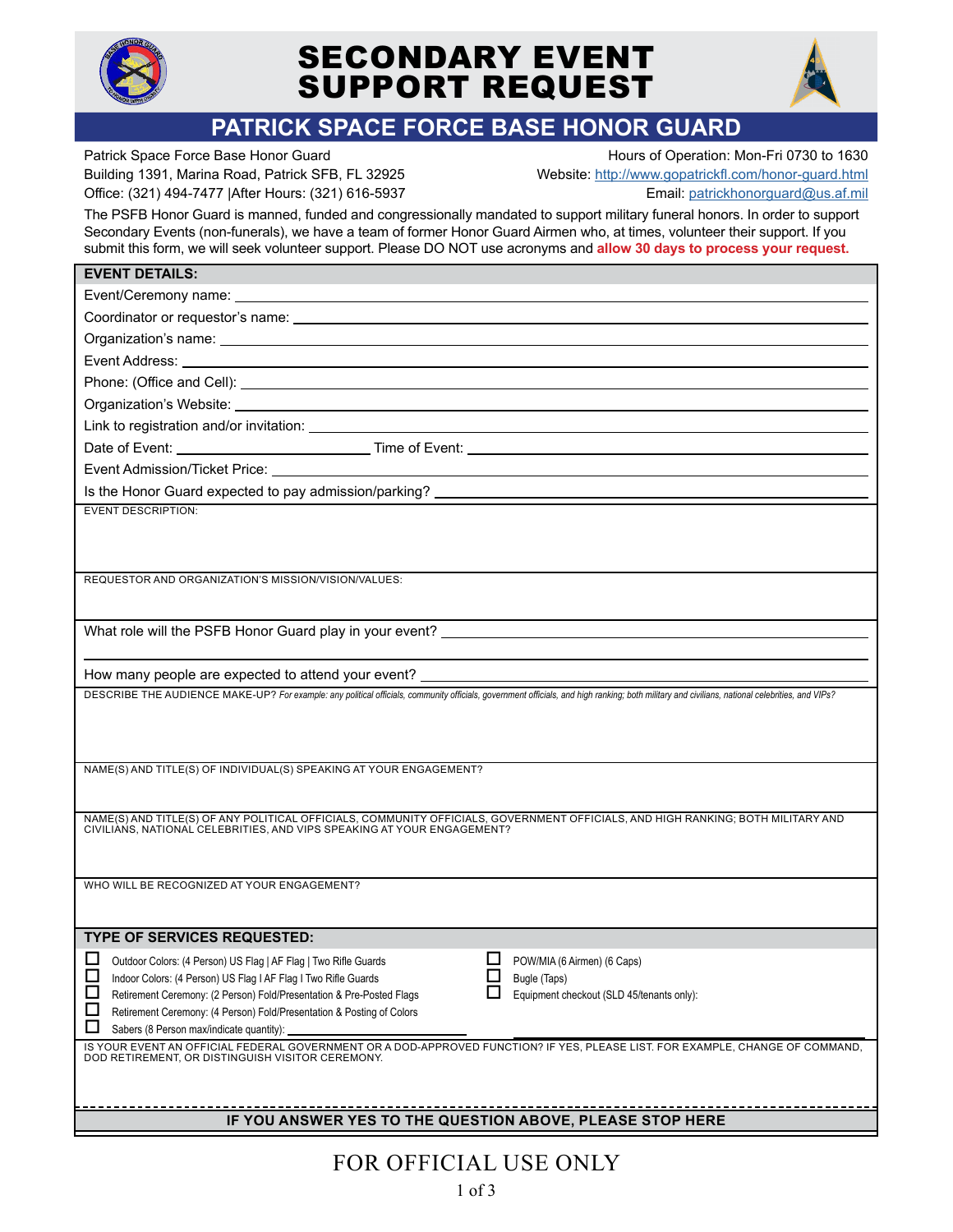### FOR OFFICIAL USE ONLY

| <b>PROGRAM:</b>                                                                                                                                                                                                                                                    |  |  |  |  |  |
|--------------------------------------------------------------------------------------------------------------------------------------------------------------------------------------------------------------------------------------------------------------------|--|--|--|--|--|
| Y N<br>□□<br>Is your event an invite-only?<br>◨◨<br>Does your event hold a common interest to the community where invitations are extended to a broad cross-section of<br>a diverse community? If yes, how is your event of general interest? _________            |  |  |  |  |  |
| □ □ Is your event being used for fundraising, increase sales, or soliciting? If yes, what organization will benefit?                                                                                                                                               |  |  |  |  |  |
| $\Box$ Is your event being used to solicit votes in a political campaign?<br>0 O<br>Is your event part of a religious service or ceremony?                                                                                                                         |  |  |  |  |  |
| HOW DOES YOUR EVENT BENEFIT THE LOCAL, REGIONAL, OR NATIONAL COMMUNITY?                                                                                                                                                                                            |  |  |  |  |  |
| DOES YOUR EVENT DIRECTLY SUPPORT ARMED SERVICES RECRUITING PROGRAMS? IF YES, HOW?<br>IS YOUR EVENT TO BE ADVERTISED/OR BROADLY PROMOTED? IF YES, HOW AND LIST OUTLETS:                                                                                             |  |  |  |  |  |
|                                                                                                                                                                                                                                                                    |  |  |  |  |  |
| Is your event part of one of the following sports teams: MLB, NFL, NHL, NBA or NCAA tournament? If yes, which one?                                                                                                                                                 |  |  |  |  |  |
| <b>SPONSOR:</b>                                                                                                                                                                                                                                                    |  |  |  |  |  |
| Y N<br>$\Box$ $\Box$<br>Is your organization a civic, service, youth, professional, educational, trade, or labor organization interested in<br>supporting the Armed Forces?                                                                                        |  |  |  |  |  |
| பப<br>Is your organization a commercial enterprise? In other words, an organization involved in commercial, industrial, or<br>professional activity.                                                                                                               |  |  |  |  |  |
| □□<br>Is the Honor Guard performance incidental to the primary program?                                                                                                                                                                                            |  |  |  |  |  |
| $\Box$<br>Does the Honor Guard's support selectively benefit the commercial activity?                                                                                                                                                                              |  |  |  |  |  |
| □□<br>Will the Honor Guard's role be clearly civic in nature?<br>□□<br>Is your organization a public school, college, or university?                                                                                                                               |  |  |  |  |  |
| □□<br>Is your organization a non-public school where the program is of a community-wide interest and benefit?                                                                                                                                                      |  |  |  |  |  |
| $\Box$<br>Is your event a veteran, military-service related, educational, patriotic, or recruiting program? If so, how?                                                                                                                                            |  |  |  |  |  |
|                                                                                                                                                                                                                                                                    |  |  |  |  |  |
| 0 O<br>Is your organization a narrow-membership organization: religious or sectarian, ideological movement, political<br>organization, where it is clear that support primarily benefits the community at large or the Armed Forces, as opposed<br>to the sponsor? |  |  |  |  |  |
| Will your event be televised? If yes, list media outlets?<br>$\Box$                                                                                                                                                                                                |  |  |  |  |  |
| .<br>Does your group excludes anyone from its membership because of race, religion, color, national origin, gender or<br>sexual orientation?                                                                                                                       |  |  |  |  |  |
| Does your organization have a constitution, by-laws, membership qualifications, or rituals not available to the general<br>ப<br>Ц<br>public? (ex: Secret societies; fraternal organizations).                                                                      |  |  |  |  |  |
| $\Box$ Is your organization a 501(c)(3)? A corporation, trust, unincorporated association, or other type of organization<br>exempt from federal income tax under section 501(c)(3) of Title 26 of the US Code.                                                     |  |  |  |  |  |
| <b>SUPPORT:</b>                                                                                                                                                                                                                                                    |  |  |  |  |  |
| □ □ Will your organization reasonably be expected to bring credit to the individuals involved and to the Armed Forces and<br>at no additional cost to the government?                                                                                              |  |  |  |  |  |
| <b>LOCATION:</b>                                                                                                                                                                                                                                                   |  |  |  |  |  |
| □□<br>Is your event open to the public without regard to race, religion, color, national origin, gender or sexual orientation?                                                                                                                                     |  |  |  |  |  |
| □ □<br>Is your event being held on a military base?<br>◻◻                                                                                                                                                                                                          |  |  |  |  |  |
| Is your event being held at a local, state, or federal property, facility, or building?<br>□□<br>Is your event being held at a bona fide community center?                                                                                                         |  |  |  |  |  |
| □□<br>Is your event being held at a private commercial building?                                                                                                                                                                                                   |  |  |  |  |  |